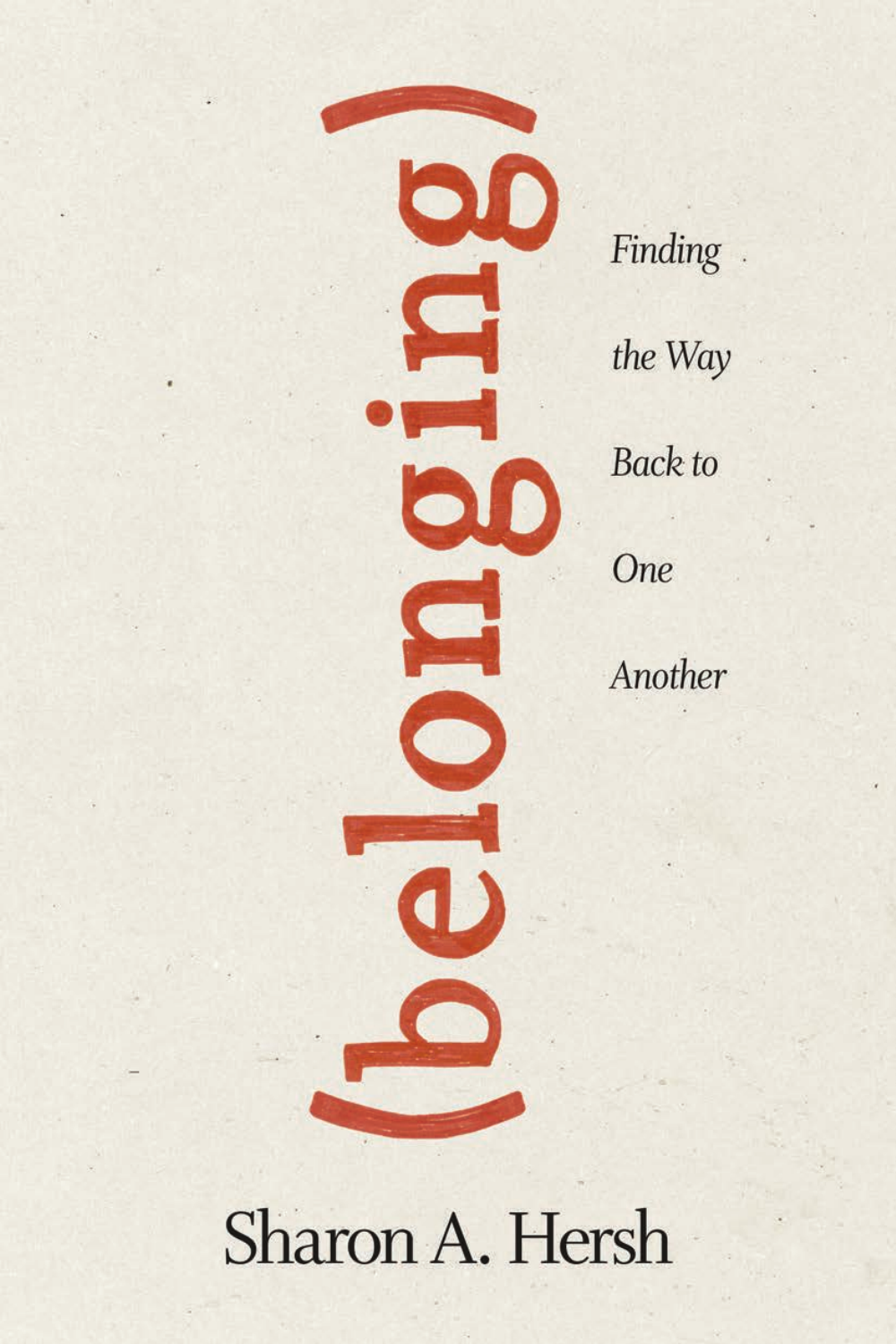If you feel alone and stuck, read this book. Rediscover *our* rescue story and a love worth living for.

**BOB GOFF,** bestselling author

I know Sharon Hersh, and I am privileged to be a part of her story. I have witnessed some of the heartache she writes about and the war of desire that she names with raw, stunning, and life-giving truth. This book, like her life, is a song written in the minor key that makes me tremble with the hope that I, too, broken as I am, might be the delight of God. Sharon takes us to the deeper story that always intersects with our worst moments and most mundane days and transforms us as the truest storyteller rewrites what we fear can never be told. *Belonging* will change the trajectory of your story and help you join the stories around you with wisdom and joy.

**DAN B. ALLENDER, PhD,** professor of counseling psychology and founding president, The Seattle School of Theology & Psychology; author of *To Be Told*, *The Wounded Heart*, and *Healing the Wounded Heart*

Sharon's book is life-changing. She shares her struggles and brokenness with such daring vulnerability, it makes you feel safe to explore the pages of your own wounded history. I found myself highlighting line after line. So much wisdom and perspective in these pages. I truly believe this book will help so many on the search to understand the center of our "earthquakes" and the healing that is possible when we live our lives with open hands and honesty.

**CINDY MORGAN,** singer/songwriter; author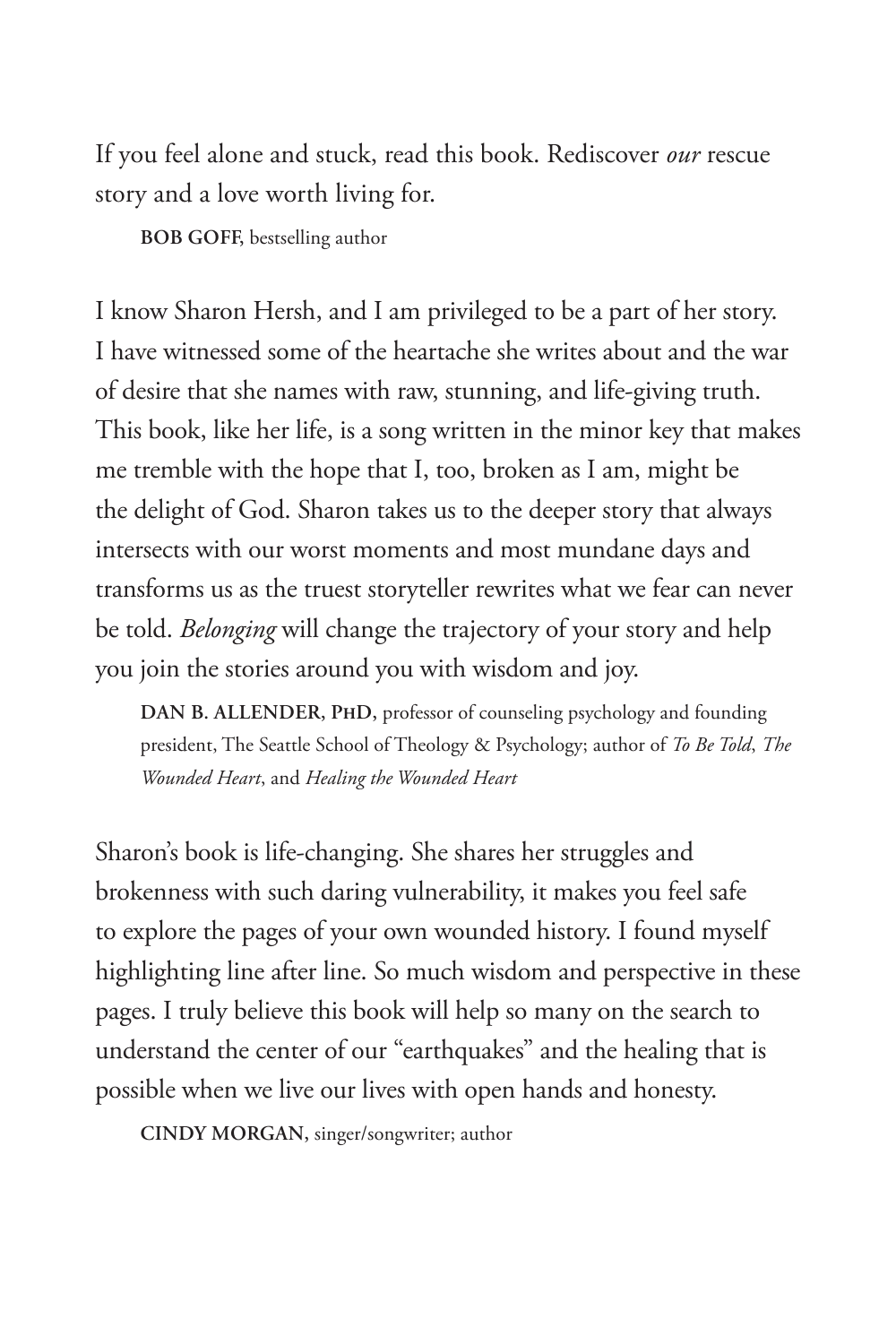I couldn't stop reading this book. Sharon Hersh is a true sage, and wisdom seeps through each page of costly reflection and bloody experience. I could trust that she had gone before me, cleared the path, and was leading me into the arms of a wildly loving God who was aching for my return home. Buy this book, and be forever marked.

**ANDREW J. BAUMAN,** author of *Stumbling toward Wholeness*

*Belonging* is Sharon's most important book yet. We're invited into the ache of the "More" we all long for, not least through Sharon's vulnerable storytelling. In a culture hungry for what is illusive, grasping for what is just out of reach, her story invites us to rest in the Love which is already ours.

**CHUCK DeGROAT,** professor, therapist, author

*Belonging* . . . the very title made my heart lurch with longing. Sharon's luscious prose and heart-wrenching transparency freshly illuminated my journey within the narrative of the larger human story God is writing amid the ache and chaos of planet earth. If you, too, are looking to move beyond your secrets, to find transformation through pain, Sharon points us toward a God big enough to sweep us into the community of the beloved. The place where we are finally and ultimately Home.

**JEROME DALEY**, executive coach and spiritual mentor at Thrive 9 Solutions; author of *Gravitas*

Has the church become an "impostor factory"? Right now, our machine learning and cognitive technology has already surpassed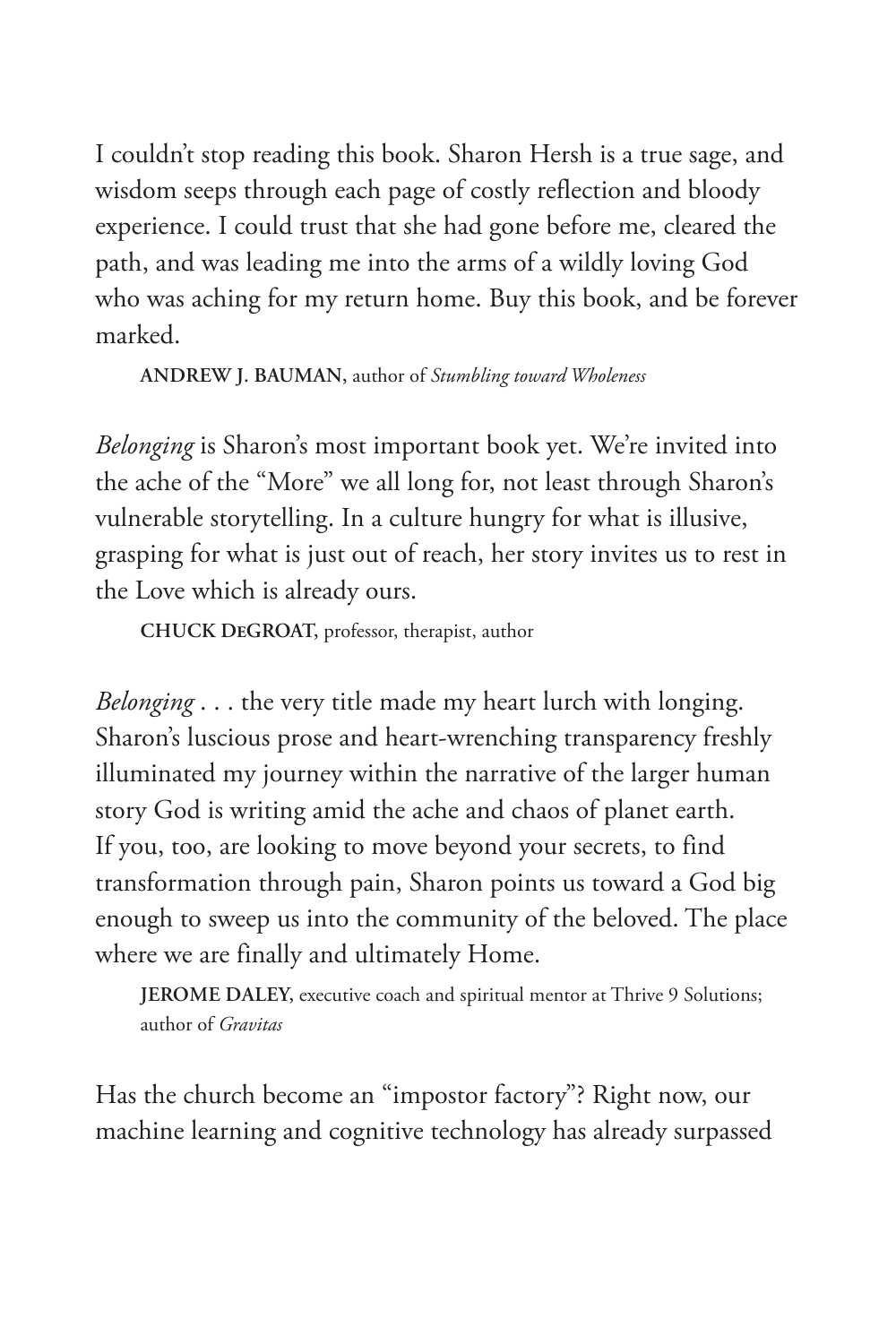humanity in matters of self-awareness toward relevant, effective responses. For many, this is cause for great concern. But not for those who are brave enough to step out of the narcissism created by unresolved pain and into the realm of authenticity and true community. *Belonging* unravels the mystery of why it's impossible to get close to someone who is always trying to be in control. It reads like a guidebook toward rediscovering the wonder of a six-year-old and courageously invites us to consider what we can learn from Judas about ourselves. If you've ever felt shackled with a burden of pain or loved someone who is trapped in the worst parts of their story, this book—with simplicity and compassion throughout—offers a path toward healing for those who are willing to do the hard and humbling work of facing the inner giants that block our way to freedom.

**JUNI FELIX,** member of Stanford Behavior Design Lab teaching team; author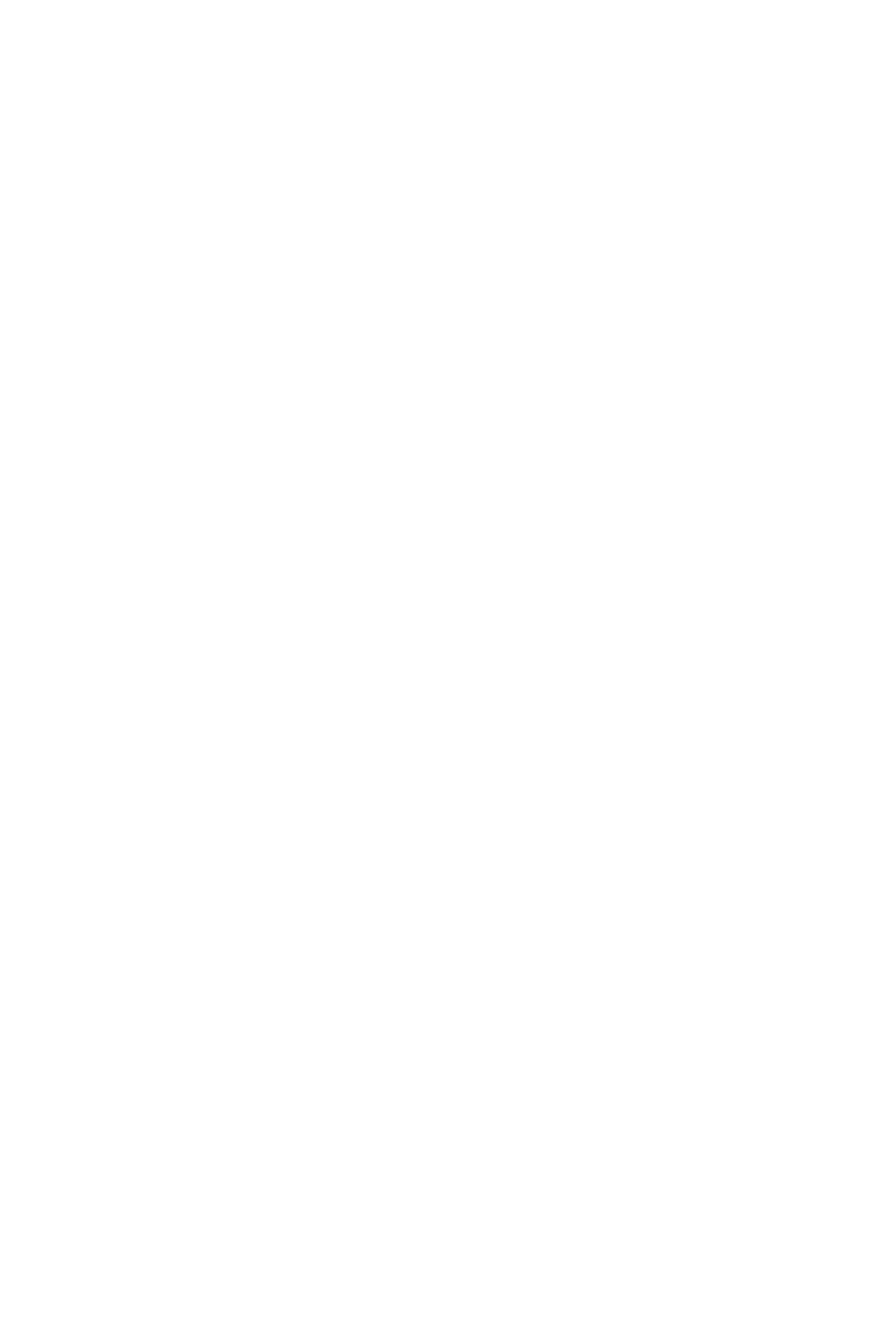*Finding the Way Back to* Г *One Another*

## Sharon A. Hersh



*A NavPress resource published in alliance with Tyndale House Publishers*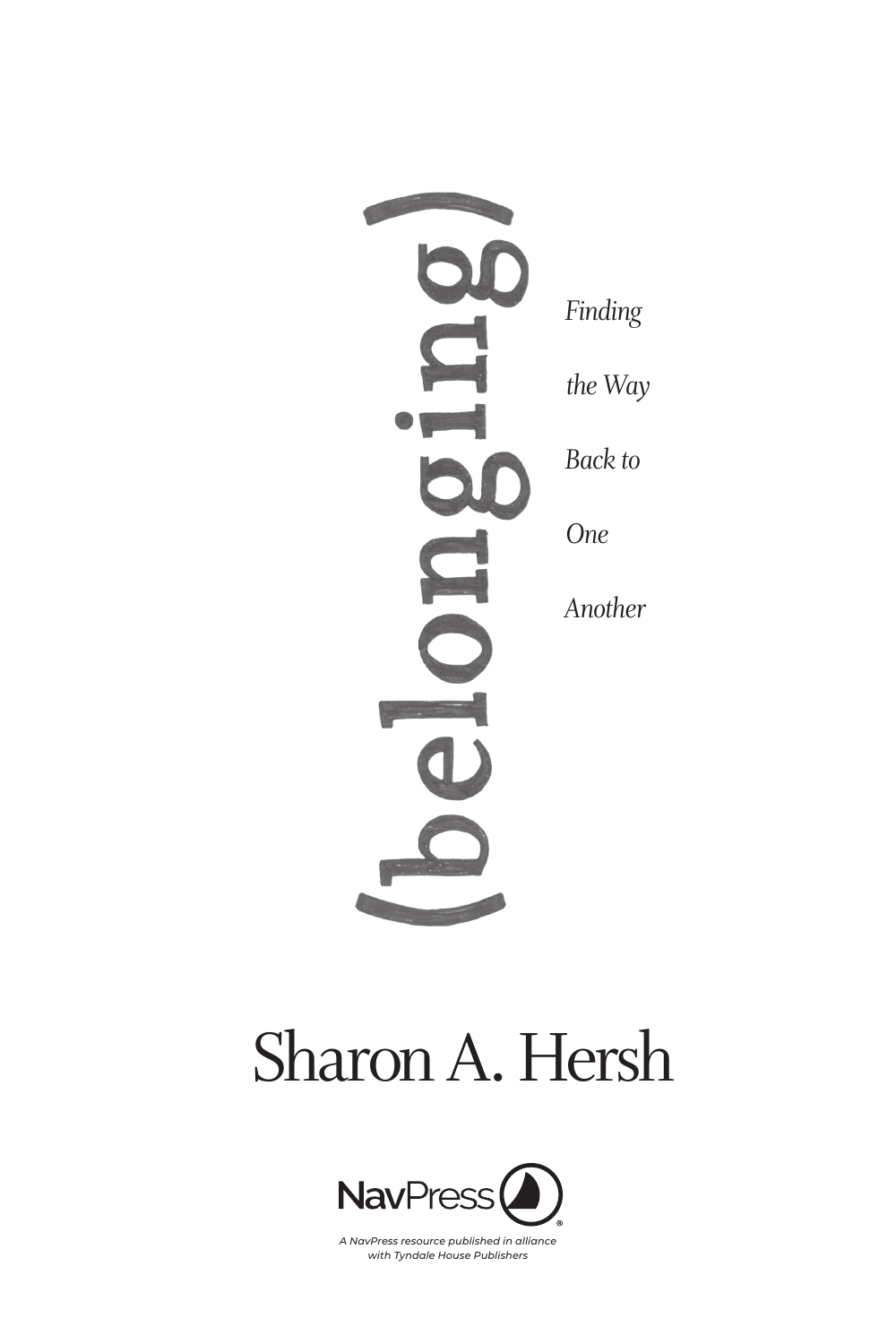

NavPress is the publishing ministry of The Navigators, an international Christian organization and leader in personal spiritual development. NavPress is committed to helping people grow spiritually and enjoy lives of meaning and hope through personal and group resources that are biblically rooted, culturally relevant, and highly practical.

#### **For more information, visit NavPress.com.**

#### *Belonging: Finding the Way Back to One Another*

Copyright © 2020 by Sharon Hersh. All rights reserved.

A NavPress resource published in alliance with Tyndale House Publishers

*NAVPRESS* and the NavPress logo are registered trademarks of NavPress, The Navigators, Colorado Springs, CO. *TYNDALE* is a registered trademark of Tyndale House Publishers. Absence of ® in connection with marks of NavPress or other parties does not indicate an absence of registration of those marks.

The Team:

Don Pape, Publisher; Caitlyn Carlson, Acquisitions Editor; Elizabeth Schroll, Copy Editor; Eva M. Winters, Designer

Cover title treatment hand-lettered by Eva Winters. Copyright © Tyndale House Publishers. All rights reserved.

Cover photograph of paper texture by Lost & Taken.

Author photograph by Emily Grauberger, copyright © 2019. All rights reserved.

Unless otherwise indicated, all Scripture quotations are taken from *THE MESSAGE*, copyright © 1993, 2002, 2018 by Eugene H. Peterson. Used by permission of NavPress. All rights reserved. Represented by Tyndale House Publishers. Scripture quotations marked AMPC are taken from the Amplified® Bible, copyright © 1954, 1958, 1962, 1964, 1965, 1987 by The Lockman Foundation. Used by permission. www.Lockman.org. Scripture quotations marked CEV are taken from the Contemporary English Version, copyright © 1991, 1992, 1995 by American Bible Society. Used by permission. Scripture quotations marked KJV are taken from the *Holy Bible*, King James Version. Scripture quotations marked NIV are taken from the Holy Bible, *New International Version*, King James Version. Scripture quotations marked NIV are taken from the Holy Bible, *New International Version*,®<br>*NIV.®* Copyright © 1973, 1978, 1984, 2011 by Biblica, Inc.® Used by permission. All rights reserved worldwid Scripture quotations marked NKJV are taken from the New King James Version,® copyright © 1982 by Thomas Nelson, Inc. Used by permission. All rights reserved. Scripture quotations marked NLT are taken from the *Holy Bible*, New Living Translation, copyright © 1996, 2004, 2015 by Tyndale House Foundation. Used by permission of Tyndale House Publishers, Carol Stream, Illinois 60188. All rights reserved. Scripture quotations marked TLB are taken from *The Living Bible*, copyright © 1971 by Tyndale House Foundation. Used by permission of Tyndale House Publishers, Carol Stream, Illinois 60188. All rights reserved.

Some of the anecdotal illustrations in this book are true to life and are included with the permission of the persons involved. All other illustrations are composites of real situations, and any resemblance to people living or dead is purely coincidental.

For information about special discounts for bulk purchases, please contact Tyndale House Publishers at csresponse@tyndale.com, or call 1-800-323-9400.

ISBN 978-1-63146-960-2

Printed in the United States of America

|  | 26 25 24 23 22 21 20 |  |  |
|--|----------------------|--|--|
|  | 7 6 5 4 3 2 1        |  |  |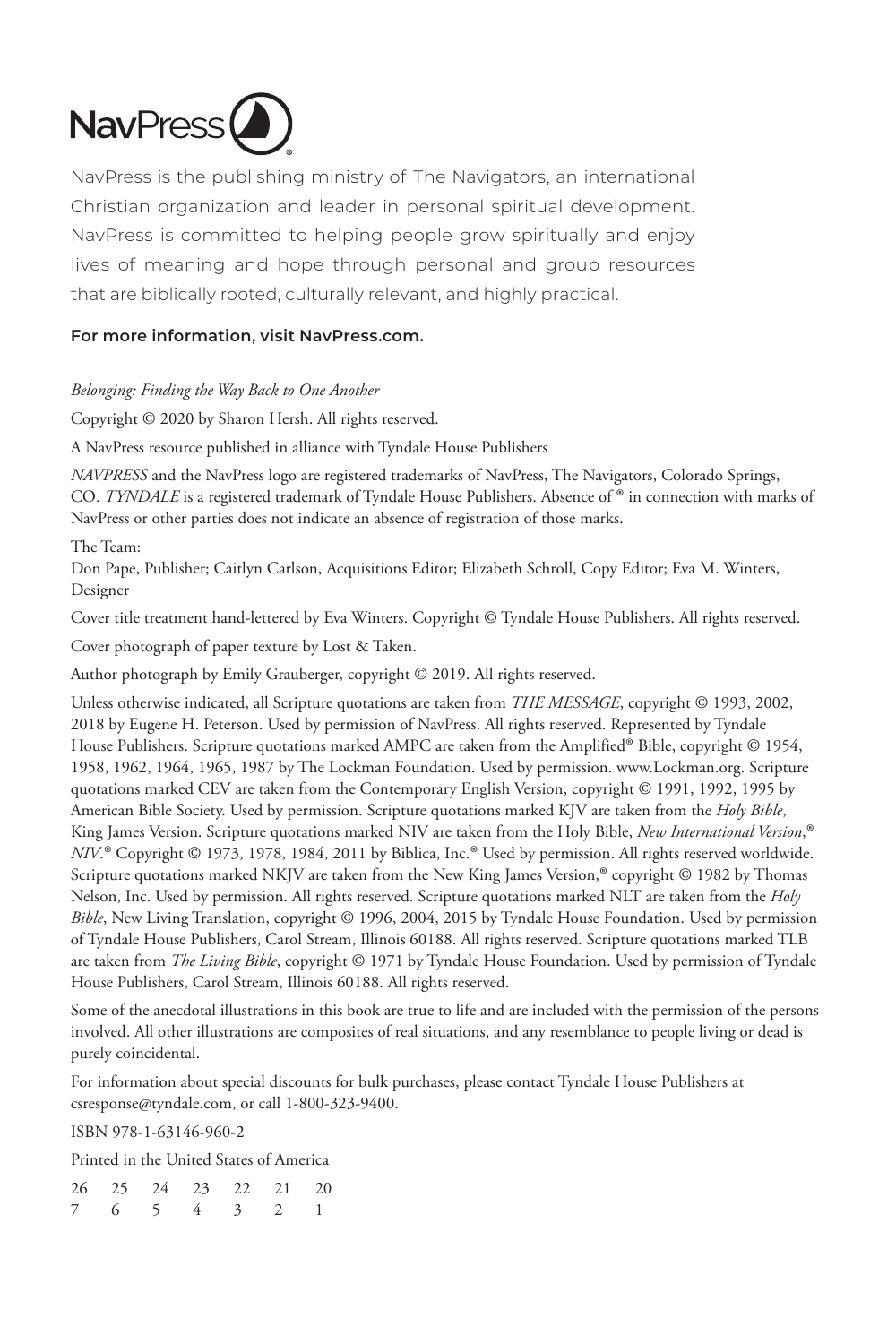**(dedication)** $\Box$ 

*for all who are longing for Home*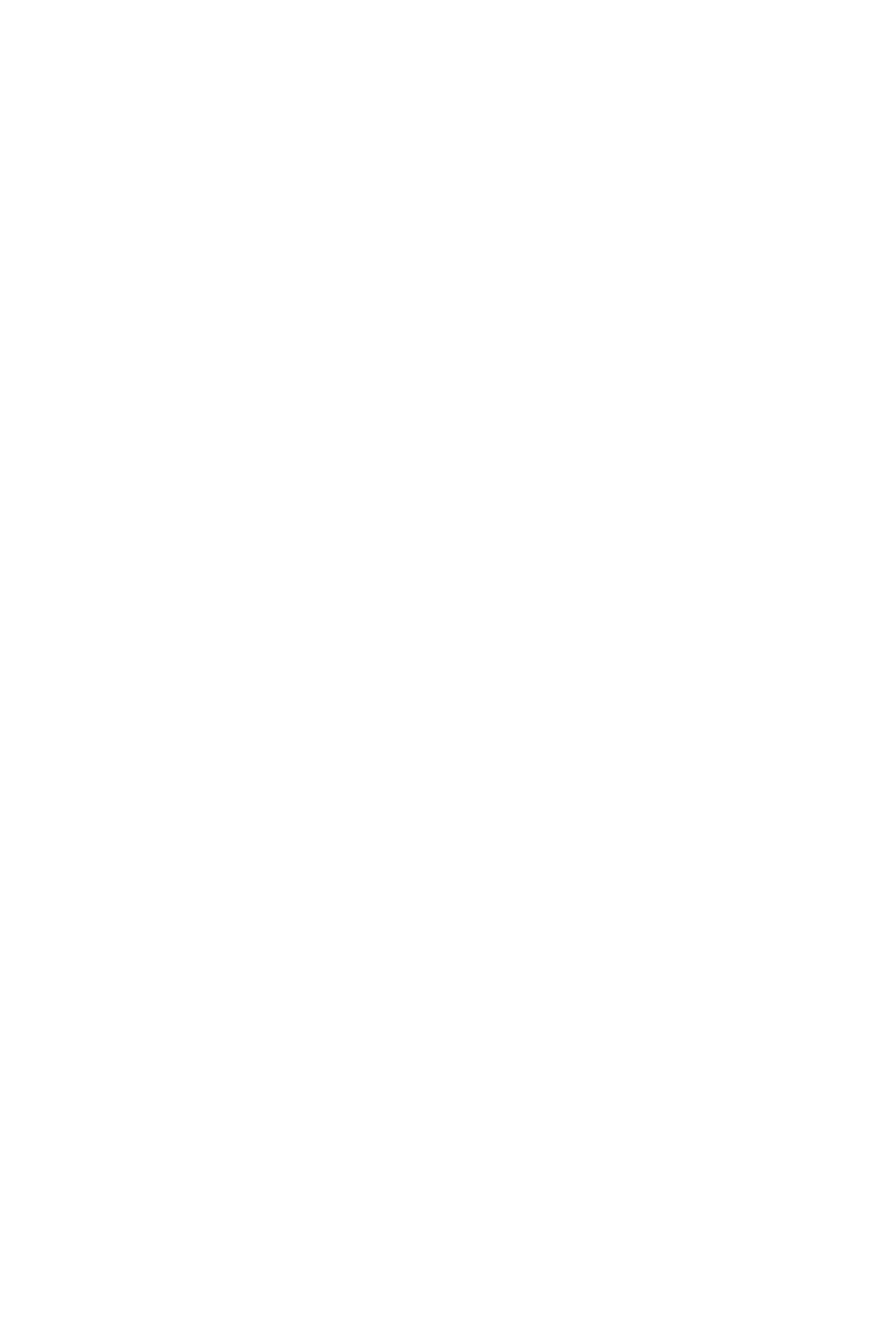*Belonging is a story that makes you feel at home just by hearing it. Belonging is like a family where everything's all right. Belonging turns a light on in the dark. It's a love that always cares and will never leave you. If you have a heart, it will break. Belonging heals the broken heart.*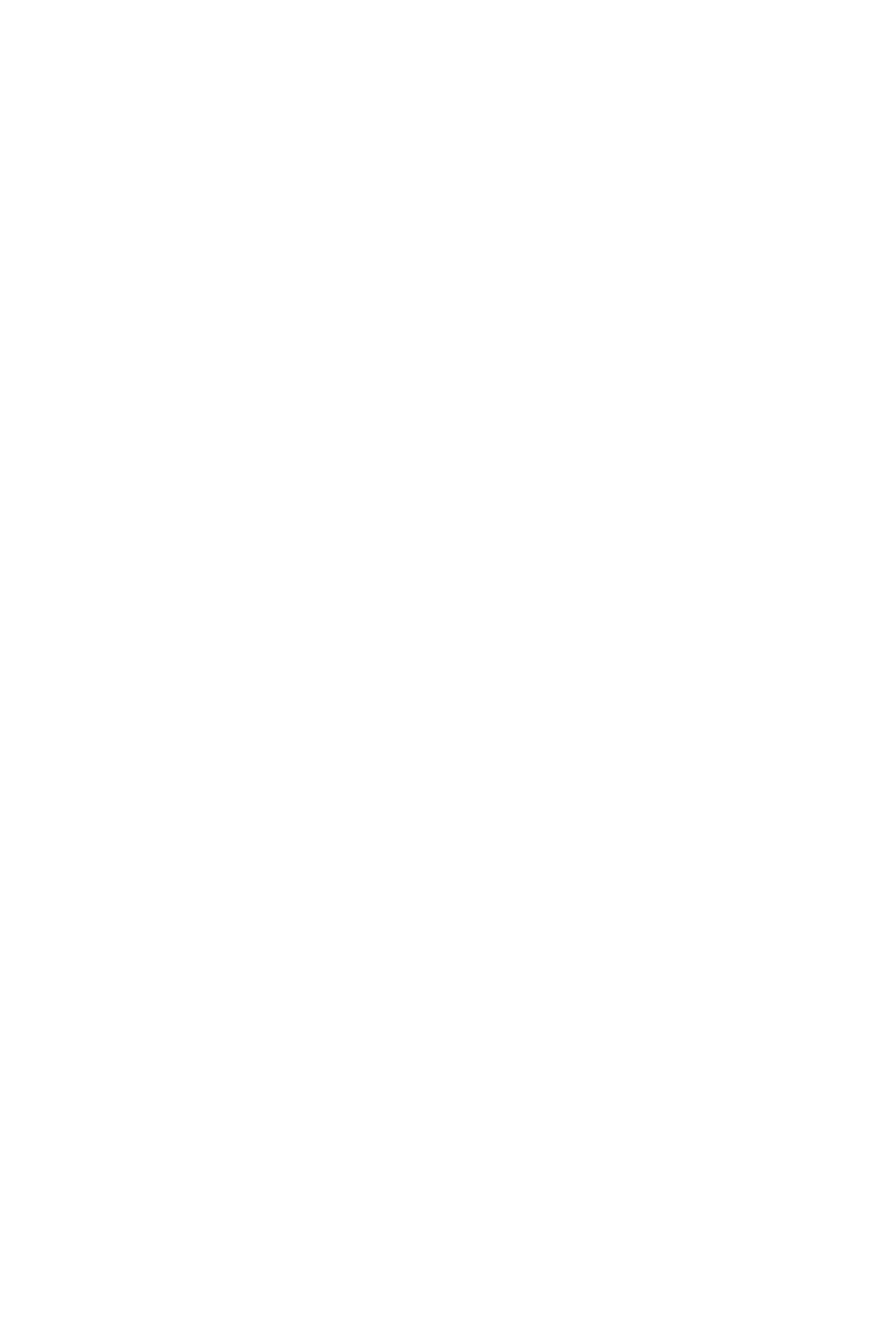### **Contents**

[Foreword](#page-13-0) *xiii*

1 : [The Way Back](#page-17-0) *1*

### **Part I: Our Story of Grace**

- 2 : The Prelude: Appetites *17*
- 3 : The Cast of Characters *43*
- 4 : The Twist in the Plot *67*
- 5 : The Postlude: Little Earthquakes Everywhere *91*

### **Part II: Common Grace**

- 6 : Changing You in the Story *113*
- 7 : Changing the Conversation *139*

### **Part III: Transforming Grace**

8: Changing the Cast of Characters *165*

### **Part IV: Unexpected Grace**

9 : Every Moment *193*

Acknowledgments *209* Notes *211*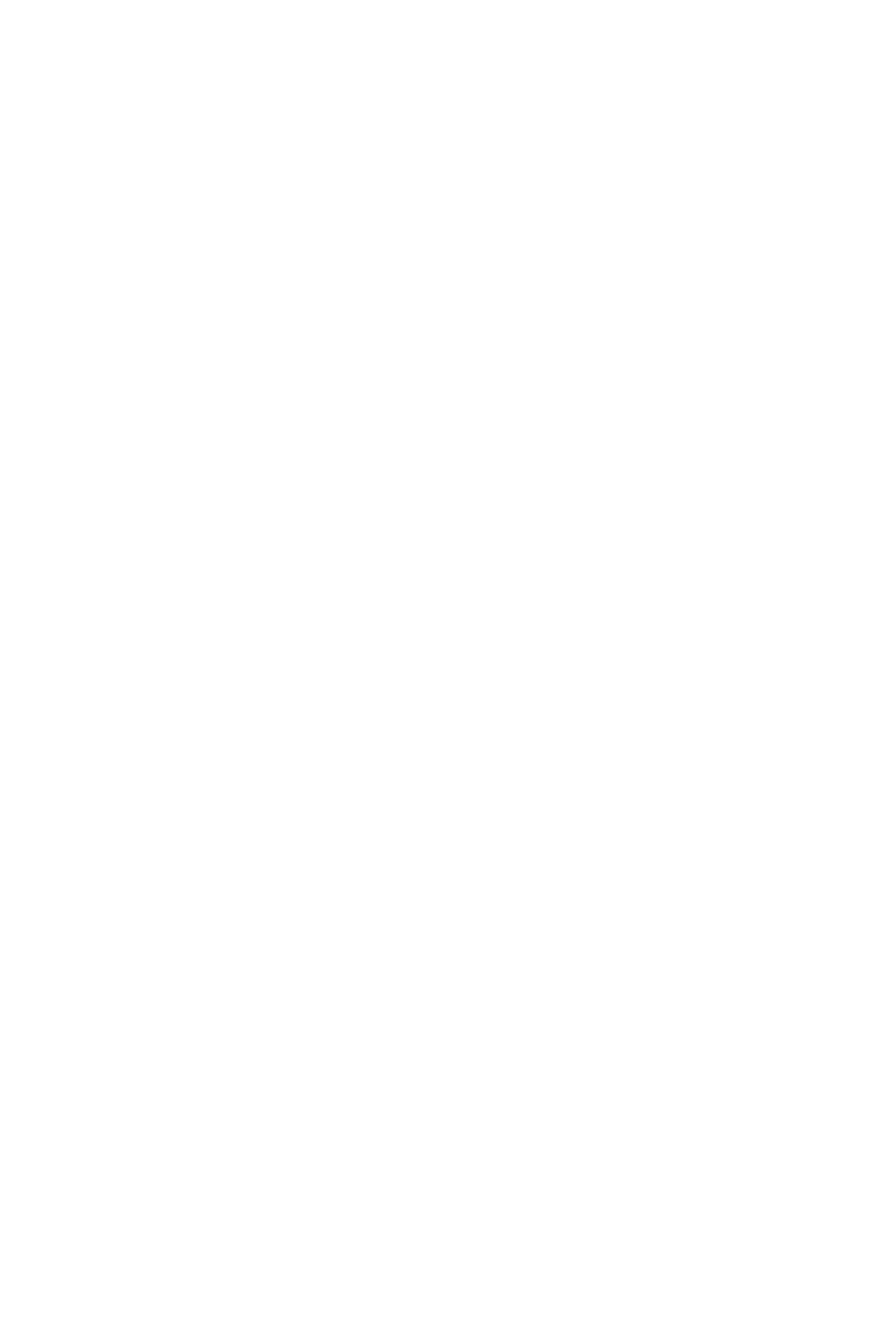### <span id="page-13-0"></span>**Foreword**

*Belonging: Finding the Way Back to One Another* was a hard book for me to read.

Sharon Hersh is my friend. One of the reasons I like her so much is that she, as much as anybody I know, confesses her sins, is clear about her failures, defines her fears, describes her pain, and reveals who she really is. It's an overused word, but *authentic* is the word that defines Sharon and her story. As I read her book, I found myself saying several times, "I don't believe I would have said that." By the way, that's a positive—rare and refreshing—but it's certainly not the reason this book was hard to read.

It wasn't hard to read because what she wrote isn't true. It's truth on steroids! Not only that. This wasn't a hard book to read because it was difficult to understand or because it was unbiblical or unorthodox. Sharon Hersh writes with a clear, profound, and powerful simplicity, and she always teaches the truth from a solid biblical foundation.

This book was hard to read because Sharon solicits from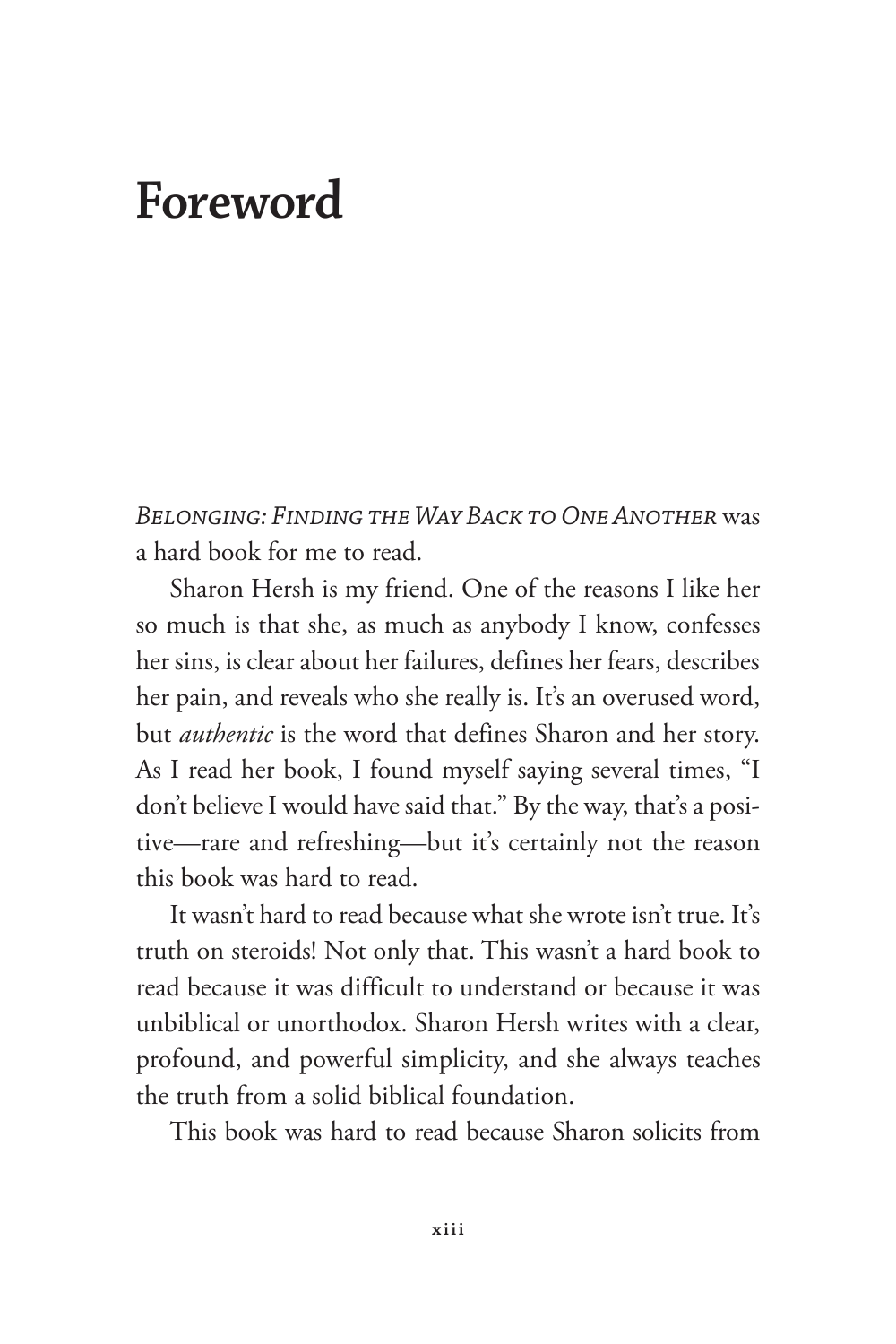her readers, clients, and students the response of "You too?" And that makes self-examination possible (almost mandatory). Frankly, I'm not big into self-examination. I'm doing fine. I'm an old, cynical preacher who just wants to be left alone.

Sharon and Jesus won't leave me alone.

If you want to be left alone, put this book down right now. Don't thank me. I was glad to help.

On the other hand . . .

- if you wince at the division, hatred, and anger within and without the family of God;
- if you grow tired of always trying to prove that you're right, good, and pure;
- if you sometimes think that there has to be a better and more effective way to point others to Christ or even create friendships;
- if you grow tired of the lies you've told yourself and others; and
- if you would like to be free

. . . this book could change your life.

The late Jack Miller (a professor at Westminster Seminary and the founder of Surge, a major world-mission ministry) used to say that the Christian faith can be summed up in two sentences: 1. Cheer up—you're a lot worse than you think you are; and 2. Cheer up—God's grace is a lot bigger than you think it is.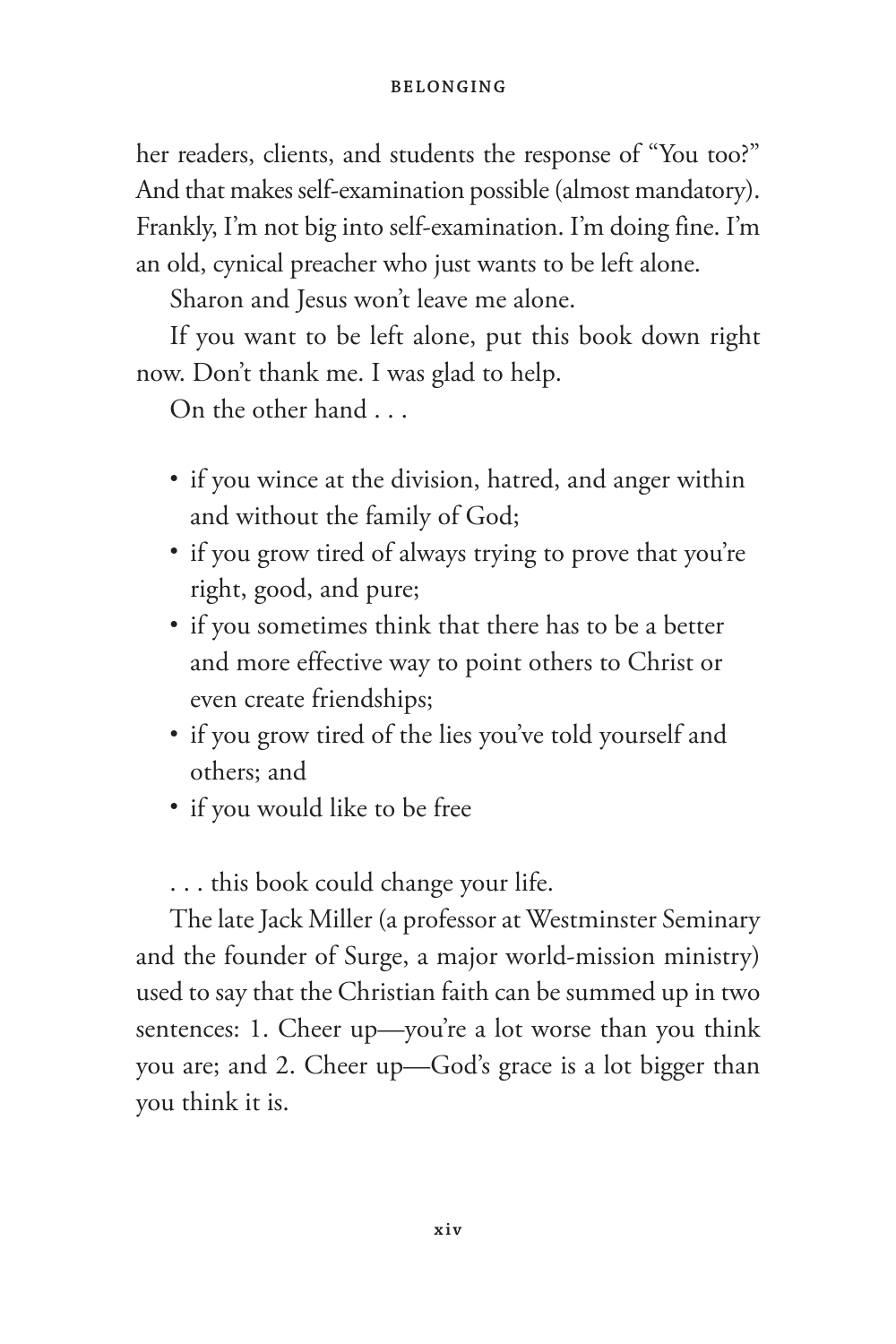#### **Foreword**

There is a sense in which what is needful is very hard. It feels like dying. But it's also the easiest thing in the world. God really does it all. All it requires is that we take the first step. Then the real God will take the second step. And by the time we get to the third step, we'll know that it was God who took that first step. More important, insofar as we're willing to take the journey, we'll find an exhilarating freedom and an infectious joy. Best of all, God will enable us to love others—and to do it without an agenda.

A number of years ago, my wife and I had dinner with some friends, and Gigi Graham (Billy and Ruth Graham's daughter) was there. As I remember it, the conversation had taken a passionate and rather contentious turn. Gigi said, "I believe that all I'm called to do is to love people. I don't have to change them. That's God's business. I am called to love people no matter their politics, their sexual proclivities, or their belief systems." I said to Gigi that she needed to have some convictions. Gigi replied, "Okay, but I asked my father, and he said I was right." She didn't say it, but her expression shouted it: "So there!"

Just love! What an intriguing idea.

Sharon is going to tell you what she's learned from Jesus. You won't like it, but you'll end up rising and calling her blessed.

> *Steve Brown, broadcaster, professor, and author of*  Talk the Walk: How to Be Right without Being Insufferable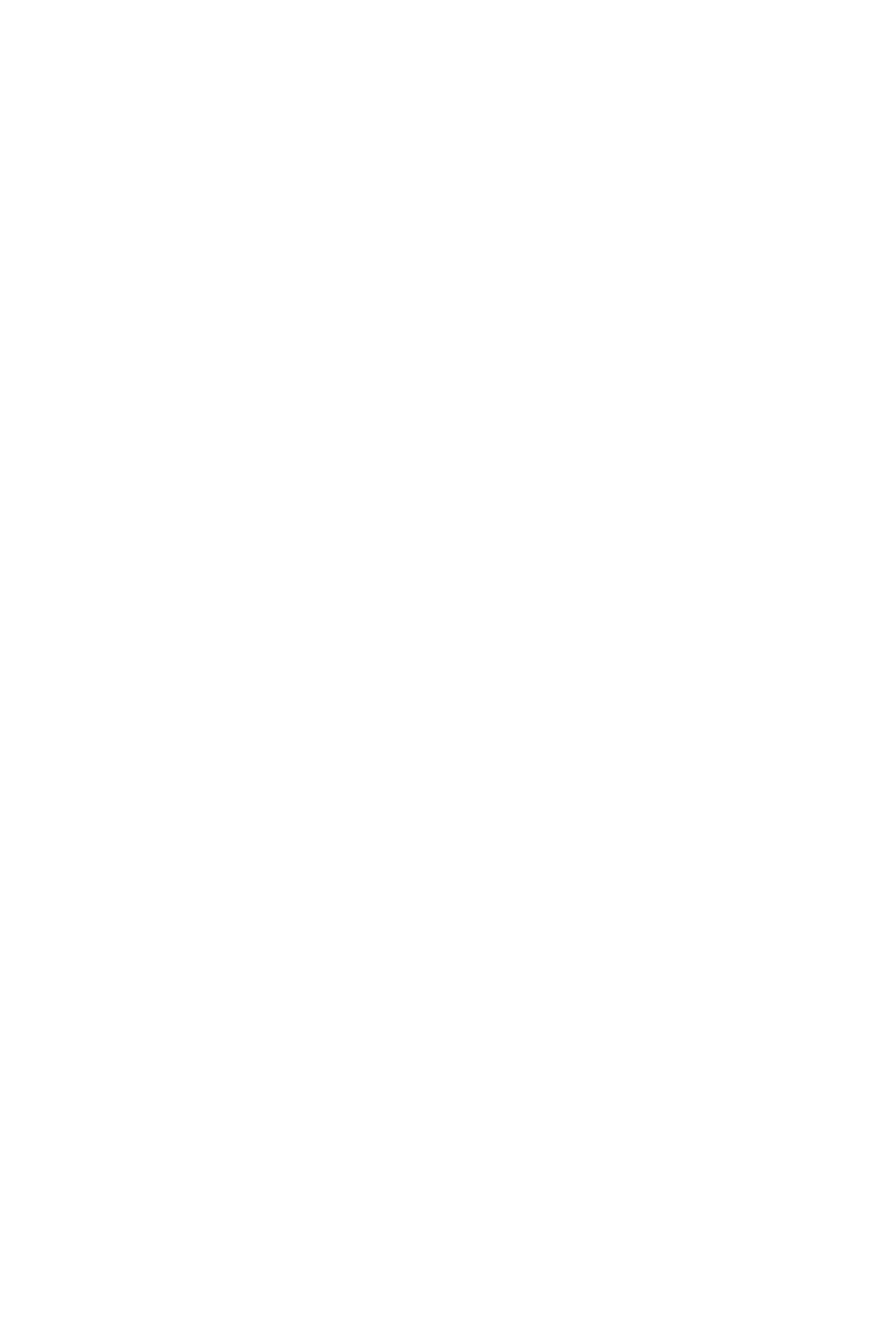### <span id="page-17-0"></span>CHAPTER I **The Way Back**

*The tale of someone's life begins before they are born.* Michael Wood, *in search of Shakespeare*

I DON'T KNOW HOW MY LIFE became all about me, but it did. Maybe it started when I got straight As on my report card in the third grade. Believing I was enough haunted me later when I got a B in algebra. It energized me when I won "Best Camper" at Rocky Mountain Grace Camp (I'm sure you see the irony). It mocked me when my mom discovered I skipped school for a day in middle school and lied about it. It soothed me when my parents told me I was special. It paralyzed me when I smoked pot with Tommy Ismond during my freshman year of high school (my parents didn't see *that*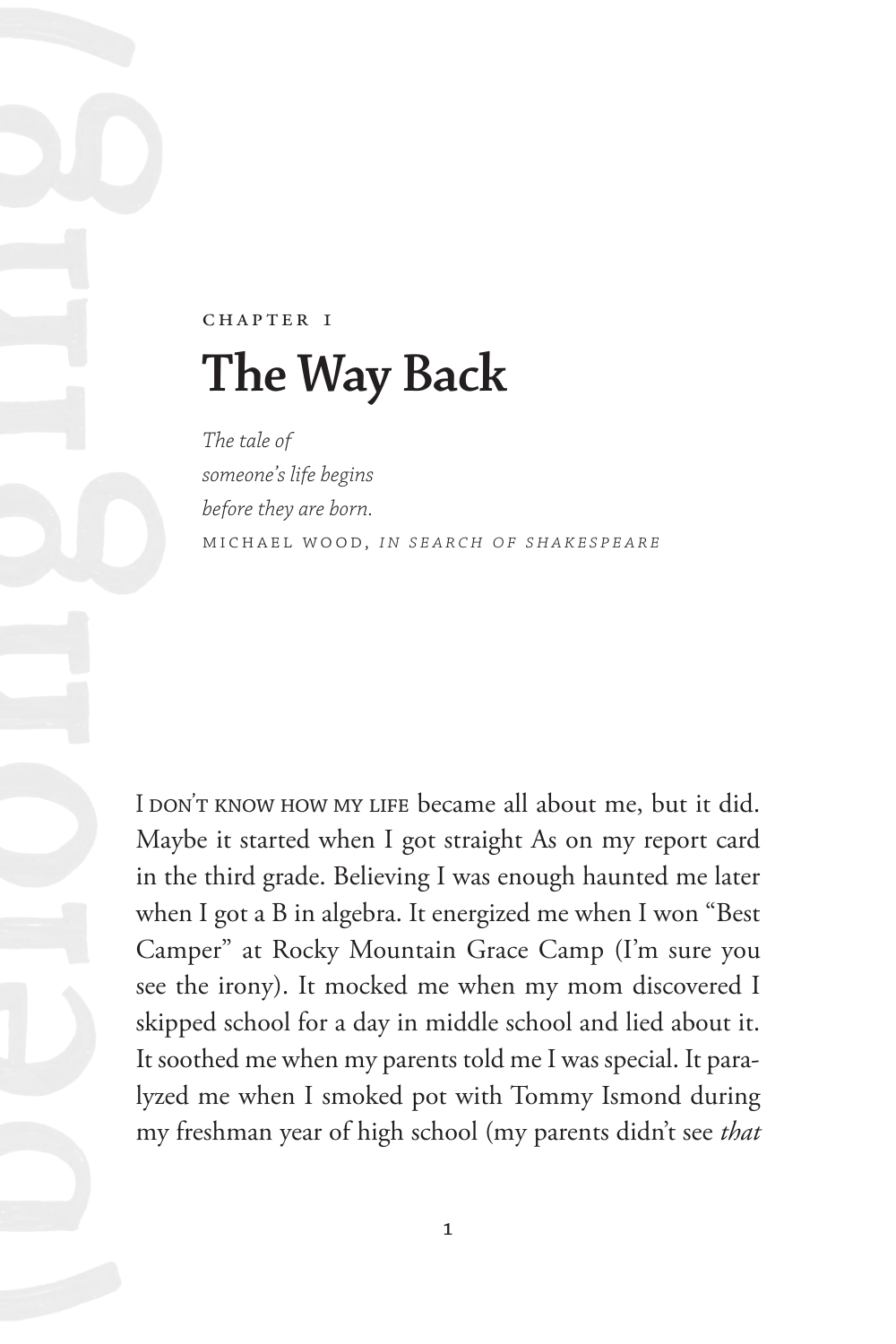as so special). My mother's words reverberated in my heart, hot with shame, *"I don't even know if you're a Christian!"* I remember pulling out my dusty Bible for some confirmation, reading Romans 7 in the New Testament and knowing it was written about me: "Yes. I'm full of myself. . . . What I don't understand about myself is that I decide one way, but then I act another, doing things I absolutely despise" (Romans 7:15). My confused sense of self conspired to convince me I needed to become better at hiding my flaws, failures, and mistakes to prove I was good enough, I could make my life work, and I was worthy of love.

My newly resolved strategy of showing off my bright and shiny side while hiding my shadow side worked, but it felt a bit like trying to hold a beach ball underwater twentyfour hours a day, seven days a week. I was exhausted from suppressing part of the truth, protecting my image, and proving I was good enough. And I was lonely. It's impossible to get close to someone who is always trying to be in control.

My story started to shift one Sunday afternoon years after my brief experimentation with marijuana. The secrets of my failed attempts to be enough accumulated faster than the interest on the credit cards I was overindulging on to make my exterior world look good. My marriage broke into a thousand pieces that all the best counselors in the world could not put back together. I started drinking again after being in recovery from alcoholism for years. I was writing a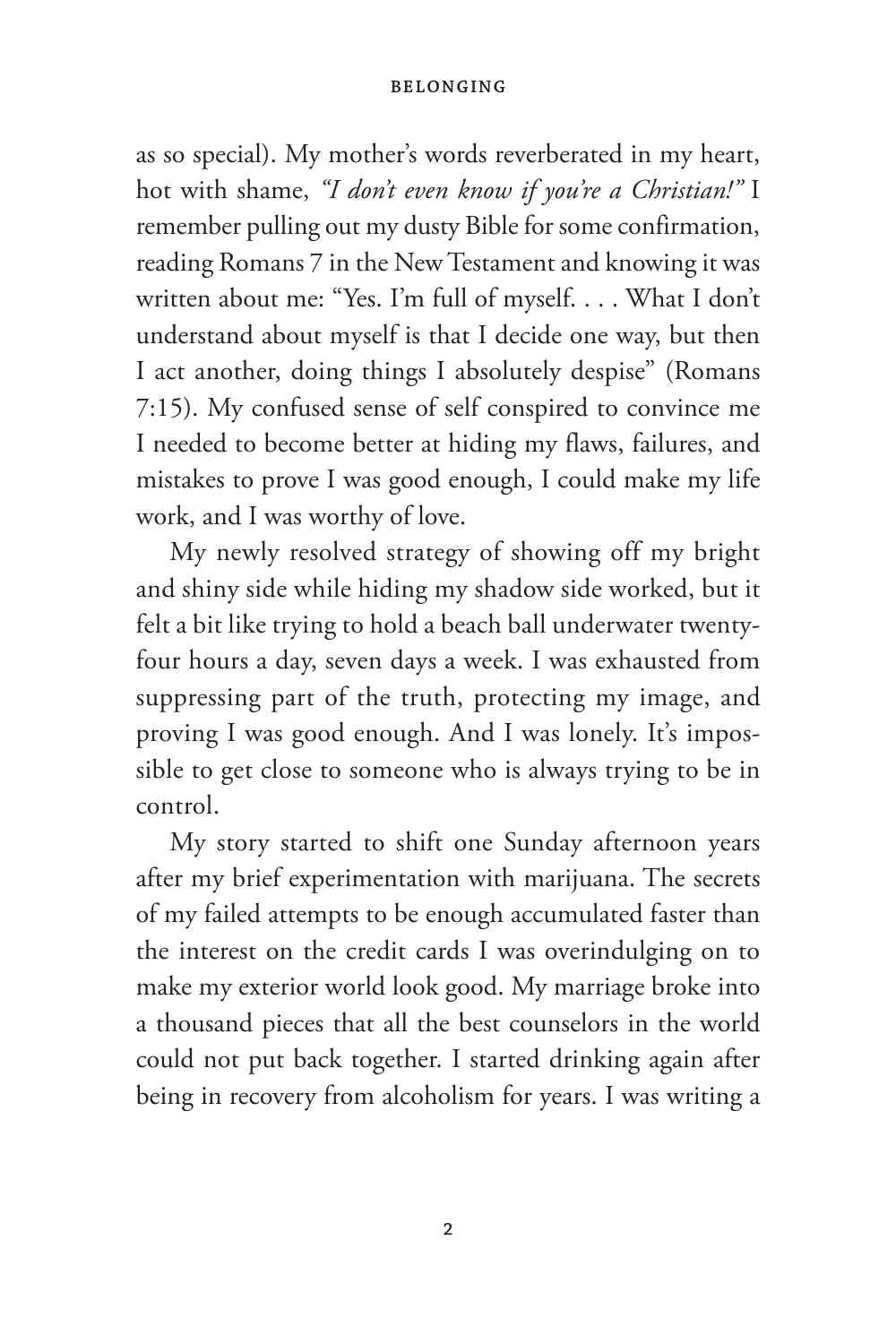### **The Way Back**

book on relationships and speaking at women's retreats, but I didn't feel like I belonged anywhere. I was heartbroken and ashamed. The weight of me was crushing the life out of me, and I couldn't tell anyone.

At that time, the liquor stores in Colorado were closed on Sundays, and I was desperate for a drink—for an escape from the self that in public acted like I was enough to face the challenges of life and in private knew that I was not. I drove to a local restaurant and sat at the bar, ordering drinks until my mind and heart were numb. I stumbled to my car to make the short drive home, and the most terrible thing I could imagine happened. I glanced in my rearview mirror and saw the flashing lights of the law. It's a blur what happened next—questions I couldn't answer, humiliation stronger than all that booze, handcuffs. I was arrested for driving under the influence. I knew my world would never be the same. I would have to work even harder to erase this hideous blot from my carefully kept record.

I spent a few hours in detox before I was released to a taxicab driver, who took me home. I certainly couldn't call anyone I knew. I fell into my bed, pulled the blankets over my head, and prayed that I would die. How would I ever survive this? Whom could I trust with *this*? Was it possible to save me with the me that had gotten me into this mess in the first place? I remember waking up the next morning and looking at my wrists with a mixture of confusion and terror. Both wrists were marked perfectly in the center with a deep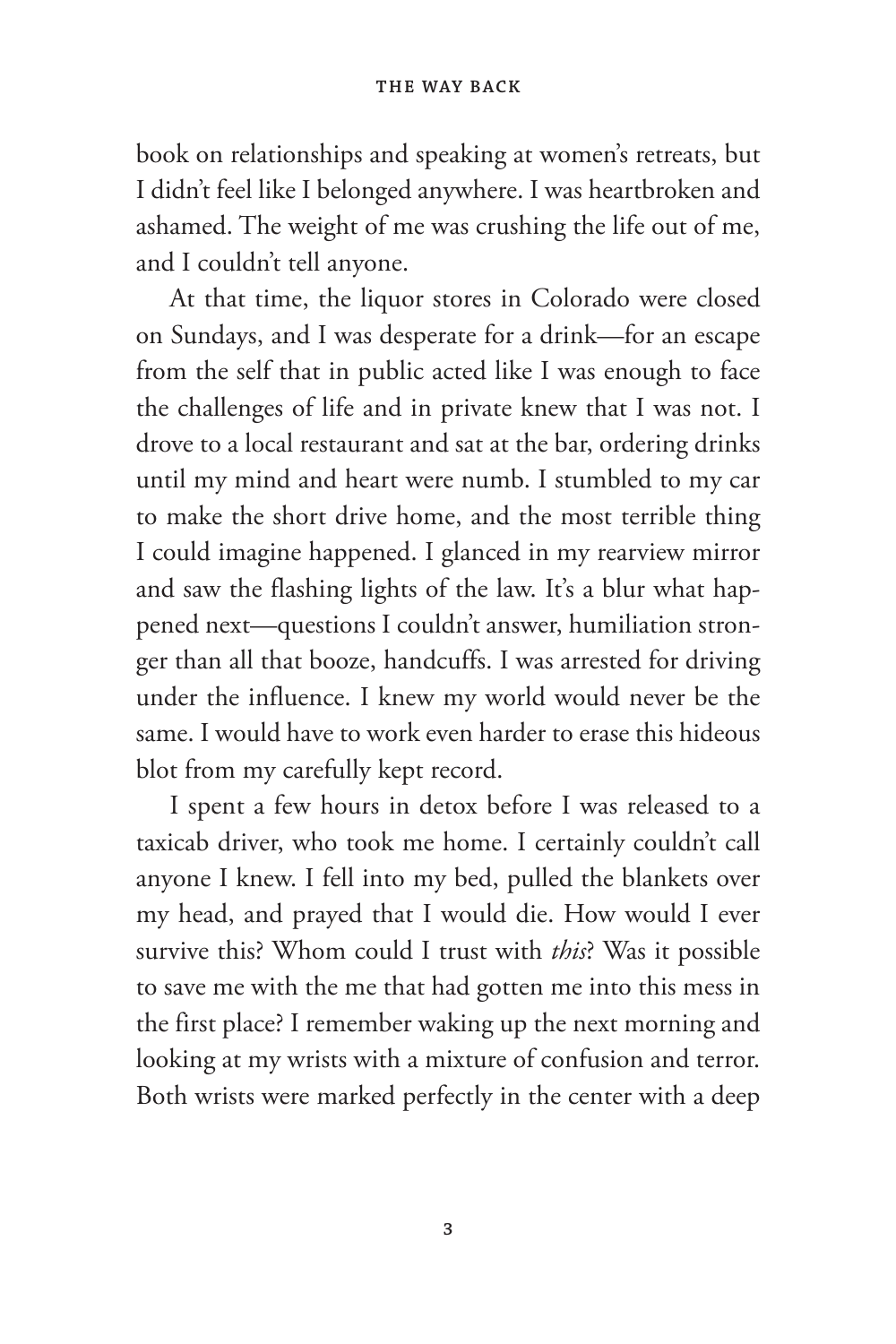wound. Initially, I wondered what happened . . . and then I remembered the handcuffs.

What kind of a person does such a selfish thing? How could I write and speak about God, his love, his desire for us to love one another—and be such an unlovable person?

We all have stories revealing these kinds of paradoxes, don't we? We are proud, and we hide. We serve, and we feel contempt for others and ourselves. We join, and we isolate. We want God, and we want to *be* god. We bless, and we wound. We are afraid, and we dare greatly. We fall down, and we rise. The paradox within me pushed me further into the dark corners of my life and fueled my determination to try harder, do better, and keep secret anything that might prove my utter inadequacy.

I didn't know then that we don't carry our secrets; they carry us.<sup>1</sup>

Thank God, this secret eventually carried me to a treatment center, where a wise counselor asked me if there was any part of my story I hadn't told anyone. I had already confessed to him about the DUI and couldn't think of any remaining secrets until a few hours later, when the secret I kept even from myself became clear: I hated myself. I felt monstrous and certain that anything beautiful in me had been crushed by the terrible in me. I didn't belong anywhere. All of the whispers I'd tried to silence were true. I wasn't enough. I didn't deserve to be called a Christian. I was unworthy of love. *It was devastatingly all about me.*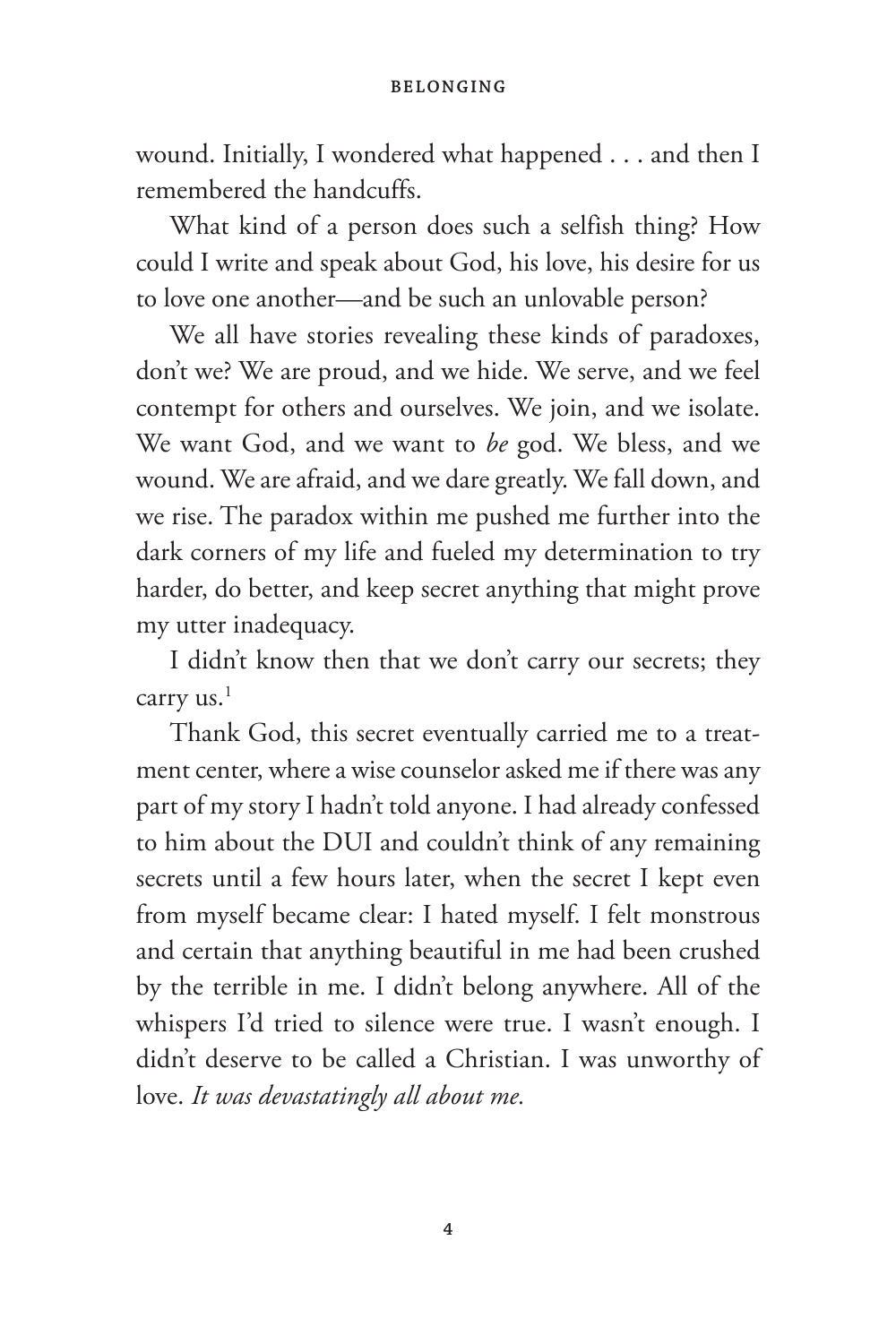### **The Way Back**

The fear of being "found out" in our inadequacies and failures sneaks up on us, much like the police car did in my rearview mirror on that terrible day. It sucker punches us and schools us to cover ourselves with effort, piety, accomplishments, and grandiosity—inevitably resulting in an aching emptiness and sickening shame as we find ourselves sitting in a pile of dust after chasing the wind. This experience of duality, which results in a shaky or false sense of self, is not about the culture, the church, politics, or social media. *It is about us.*

Our narratives—whether they are pinned on Pinterest or spoken as testimonies during small group at church—are filled with words meant to prove ourselves:

- *Everything I need is within me*.
- *I can be the change to make the world great again*.
- *God wants you to be a better you*.
- *Think better and live better*.
- *You can heal your life*.
- *Be your best self, only better*.
- *Visit on Sunday. It's time to soar!*
- *My rights are human rights*.
- *I am enough*.

All this positive self-talk results in stories filled with anxiety, shame, drivenness, pride, guilt, arrogance, entitlement . . . and self: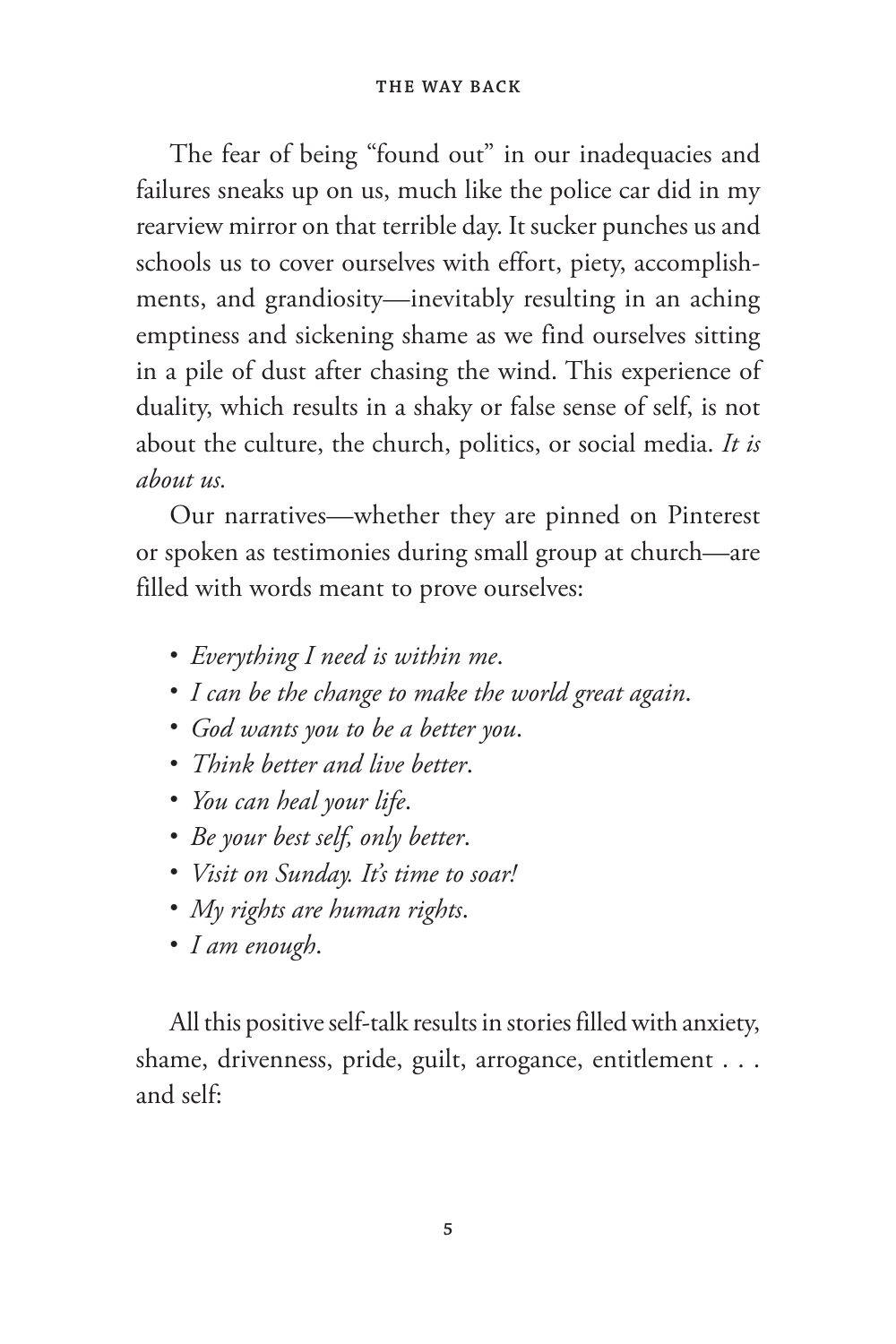

**Narcissism:** *self-love, self-admiration.*

*"Self-love is often rather arrogant than blind; it does not hide our faults from ourselves, but persuades us that they escape the notice of others."—Samuel Johnson*<sup>2</sup>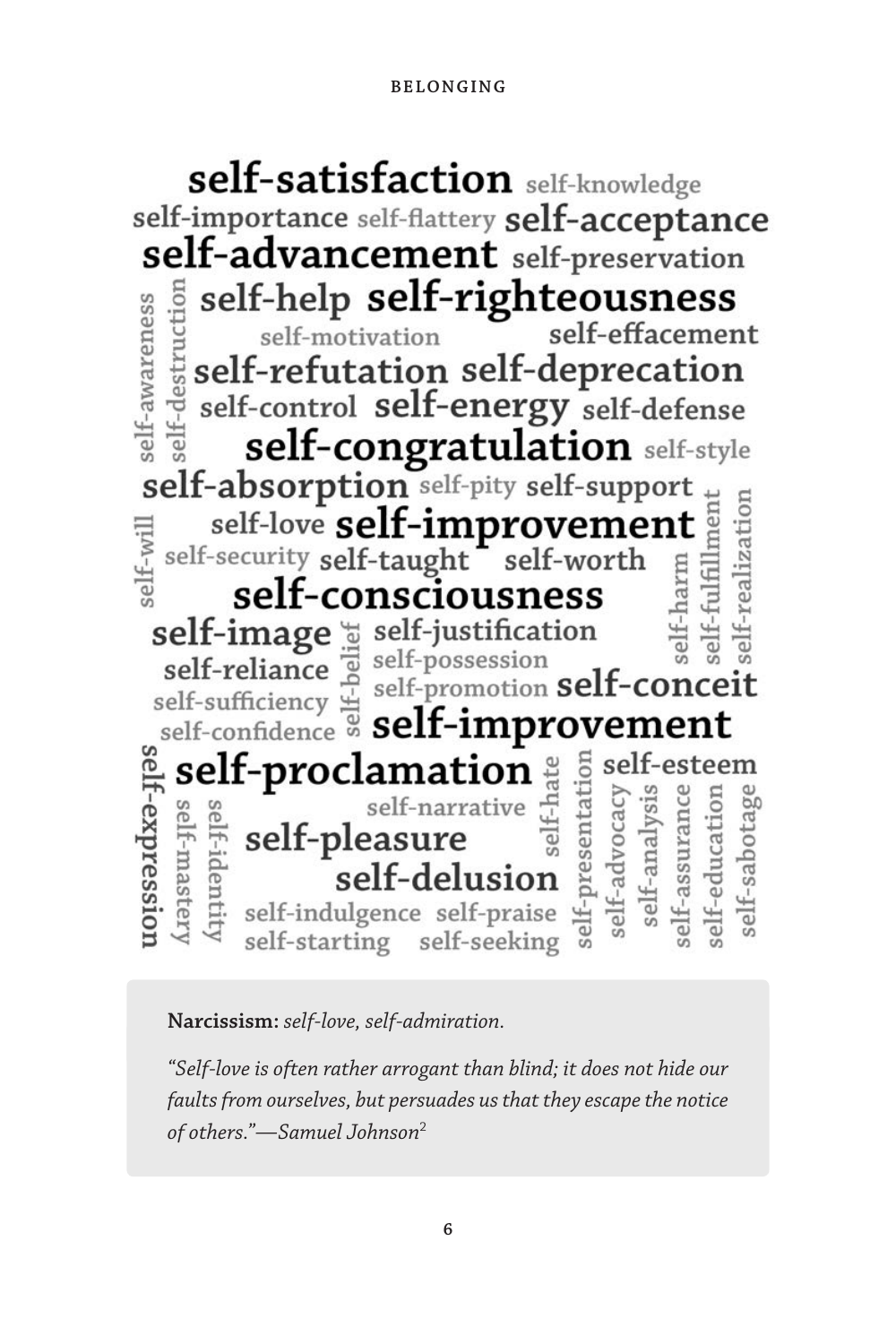But here is the good news. All of the stories we know and have lived—of success and failure, of *It's all about me* or *Never mind, I don't matter*, of unbelievable selfishness and inexplicable selflessness—mean far more than we know. They are about us and our deep hope to belong to something *More*  than us. A confused, false, inflated, or deflated sense of self is not the story God intended for us—but it is the reason we ache for a sense of belonging. It's not that we don't want to belong. We don't know how—

—because we're living by the wrong story.

We need to return to an ancient story that is not tethered to us. This story invites us to know God and the belonging and worthiness he speaks into our lives, enabling us to create a more welcoming world for one another.

When we don't understand *our story*—God's first story about all of us—we waver between entitlement and emptiness, narcissism and nihilism, every man and woman for themselves and "we the people." We become unstable, determined, guarded, grandiose, defensive, and resolve to turn off Twitter because we're afraid of what we might reveal about ourselves or be accused of revealing. Only when we understand *our story* and what it means for our individual stories can we unlearn this muddled sense of self.

In the beautiful book *Between the Dreaming and the Coming True: The Road Home to God*, the author tells the story of a four-year-old girl already longing to find her way back. She is overheard whispering in her newborn brother's ear, *"Baby, tell me what God sounds like. I am starting to*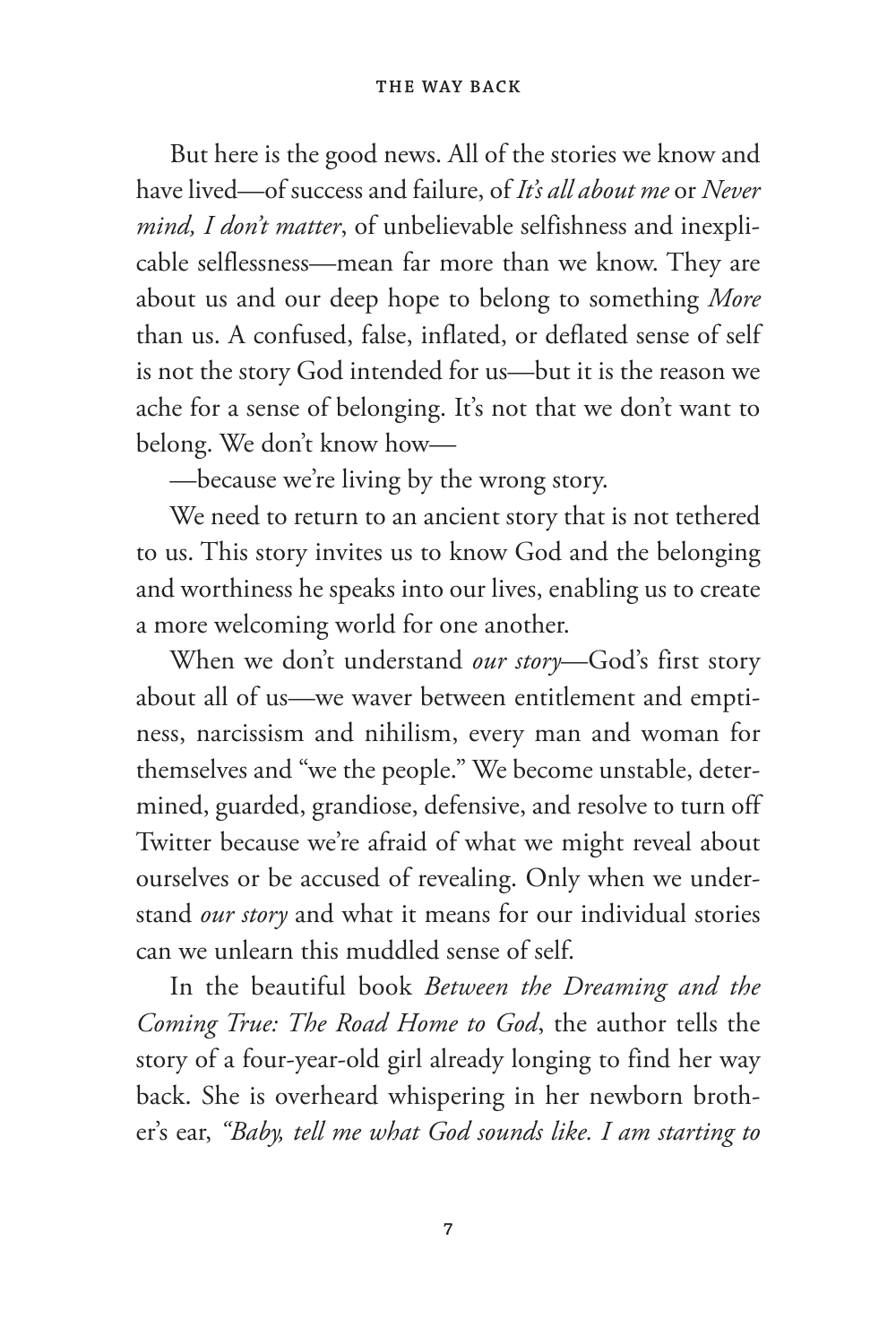*forget.*"<sup>3</sup> It is the same for us. We can remember what God sounds like only when we return to and recapture the meaning of his first story about us.

Our first story has been lost in translation in a world divided by fear, anger, and alienation. And because of that, we've gotten lost in the plots in our individual stories. When we rediscover the meaning of our first story, we can reorient our individual stories to cast out fear with love, slay anger with grace, and find our way back to one another.

As we bravely face ourselves, the twists and turns in our stories, and the cast of characters around us, we can discover something extraordinary: the innate truth of belonging and worthiness that God writes into our stories. And in discovery, we can start to imagine how to invite others into this greater sense of belonging.

The way back to finding ourselves and one another is not for the faint of heart. It's messy. It's hard work. And it's worth it.

But how do we get there?

When my children were young, our family vehicle was a cherry-red Jeep Grand Cherokee. We referred to that slightly dangerous (no seat belts!) wide-open space in the rear of the vehicle as the "wayback." My kids called dibs on the wayback every time we got in the car, even though they knew they would inevitably be relegated to their neat and tidy (sometimes!), evenly divided, seat-belted places in the second row of the car.

Except when we went on vacations! After a few hours of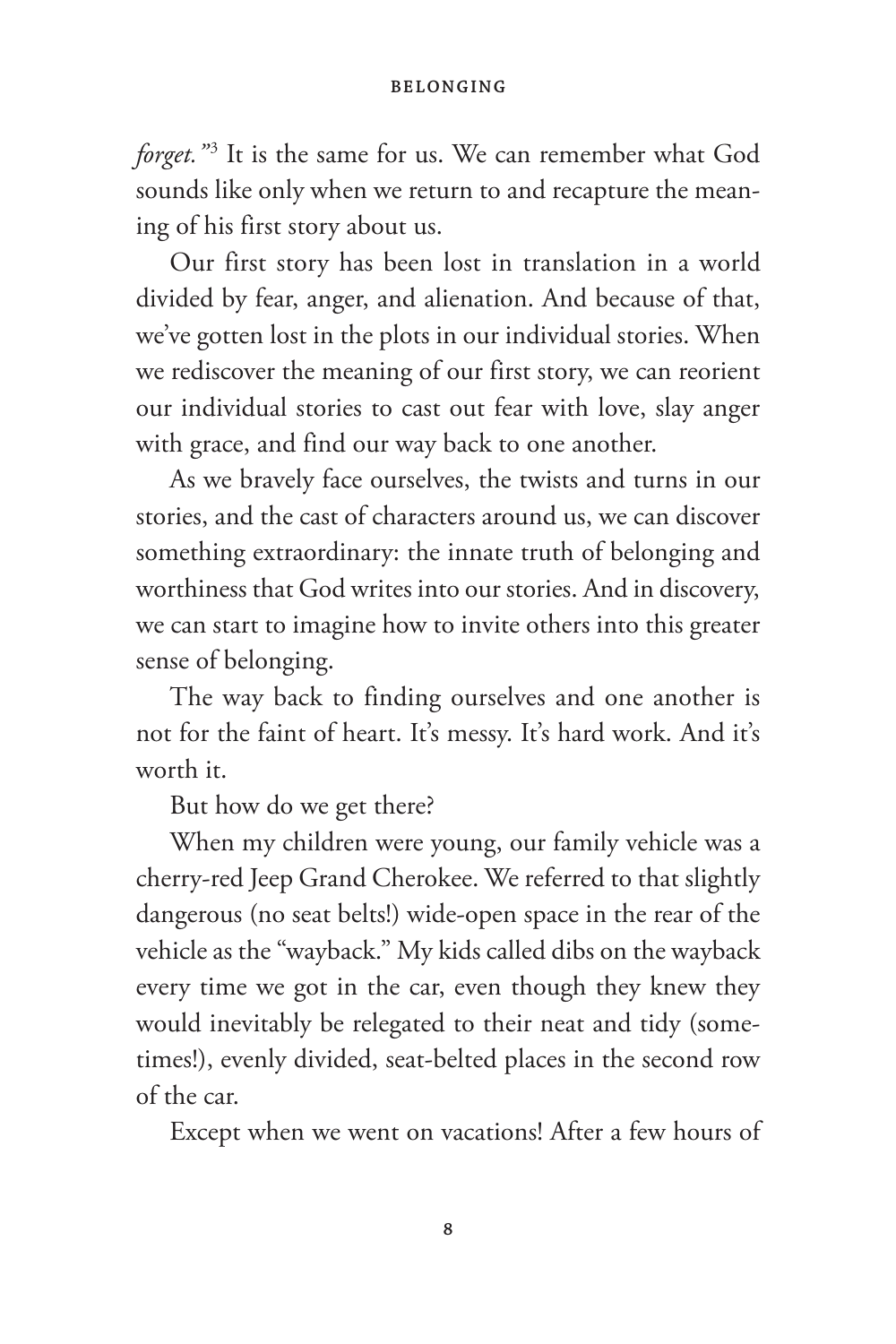sniping, "Mommy, he's breathing on me," or "She touched my elbow," we started to question the wisdom of seat belts. When the sniping turned into all-out pinching and even spitting, we caved: "If you get along, you can ride in the wayback." (I'm not worried that you will judge me, because I know you've been on a few road trips with kids or as a child yourself. Whether with our own children or from our childhood road trips, most of us have experienced some version of this story.) Something magical happened when the rules relaxed, the constraints lifted, and the dividing line disappeared. I actually have fond memories of road trips with my children in the wayback, whispering secrets to each other, putting Band-Aids on their imaginary injuries, becoming allies to survive the long ride home.

It's not so different for us. If we can find the way to unbuckle a few rules we've held on to in relationships, to be released from the constraints of fear and shame, and to erase dividing lines with abandon, the road Home might not be so fraught with perilous potholes and painful skirmishes.

The way back is actually a front-row seat to a tectonic shift, not just on the surface of our lives but in places deep down inside, as we recognize common grace in the beautiful and terrible parts of our lives. In other words, every chapter in our stories, every conversation, and every character is part of the way back to belonging. Common grace becomes transforming grace when we are no longer willing to try to make ourselves with the selves that so often leave us unmade. When we are joined in a deeper story than our individual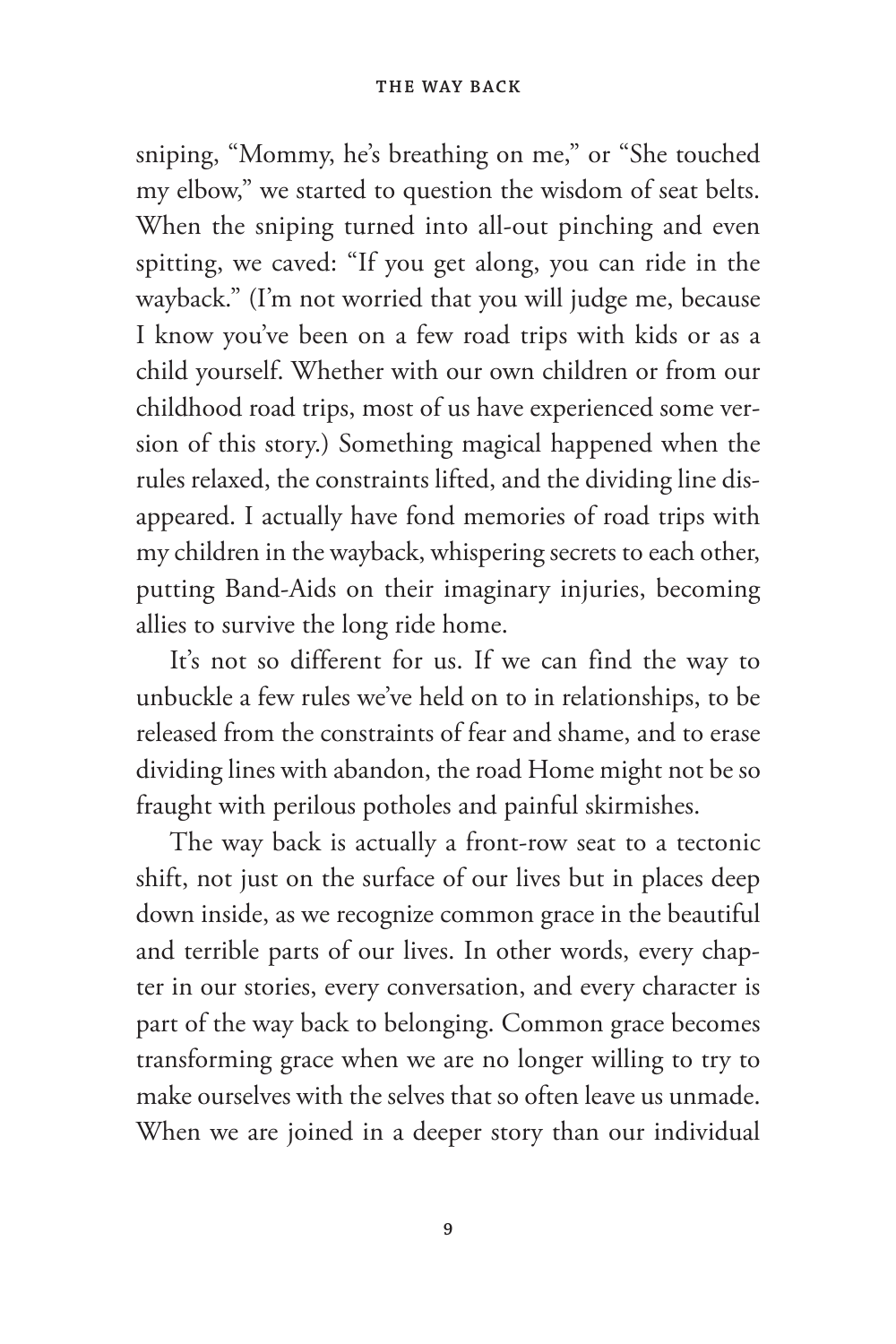stories, instead of bickering and squirming away from each other, we can be with one another in compassionate, curious, and creative interactions. We can explore the mystery of being thrown together, knowing we're stuck with one another, so we might as well enjoy the ride.

I invite you to the very edge of your seat to anticipate what could happen in you and others if you engage with the unexpected grace that passionately declares life is not all about our pain, our accomplishments, our rights, our abuse, our power, or our beliefs. *This is about us finding our way. Together.* It is about a supernatural interconnectedness to a deeper Story that infiltrates every nook and cranny of our lives with Light and Love. We can bravely walk into places we never thought we would go, tell the truths we never thought we'd voice, connect with people we never thought we'd spend time with—all while passionately living in a Story tethered to more than us.

My prayer is that somewhere in the process of investigating belonging, we "[raise] the white Gethsemane flag (I surrender, not my will, but yours) . . . anew each day"4 and discover what God is trying to tell us about *him*. He wants to use every story about us to romance us to his love story and his longing to fill our emptiness with grace, forgiveness, and healing.

Someone once said, "If you want people to know the truth, tell them. If you want people to love the truth, tell them a story." Grace eventually compels us to love the truth because it is telling God's story in us. And when we love the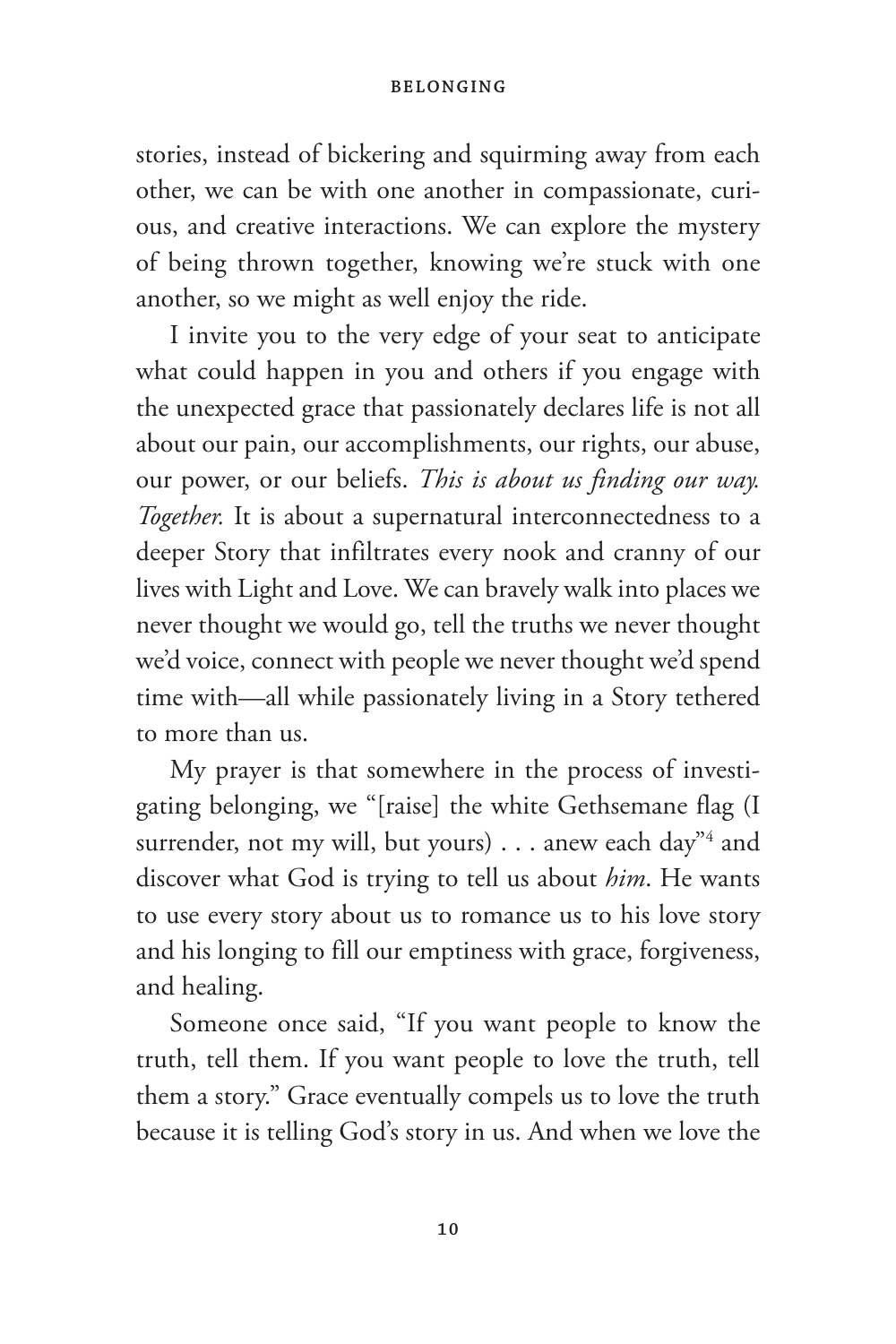truth, we can't keep from telling that truth to others, because we know—heart and soul*—we belong to each other*.

## **(into action)**

- 1. Choose a piece of glass with as many different patterns and colors as possible. Find a safe place to take a hammer to that piece of glass, and shatter it into hundreds of little pieces.
	- What did you feel when shattering the glass?
	- Did it feel like a waste?
	- Was it hard to strike the glass so it would break?
	- Did it feel good to break the glass?
- 2. This is a book about the truth of your story—starting with the ways that you have been harmed and the ways that you have harmed others. All of that brokenness can be difficult to confront or control. It can seem like a waste, a tragedy, or justified vengeance against a world that did not work for you. It can feel humiliating, dangerous, or overwhelming. While reading this book, you might get a chance to see how hard your heart has become, how you learned that you don't matter, why you avoid messy relationships, or why you cling to relationships like they are a savior. Breaking the glass is a way to acknowledge two things: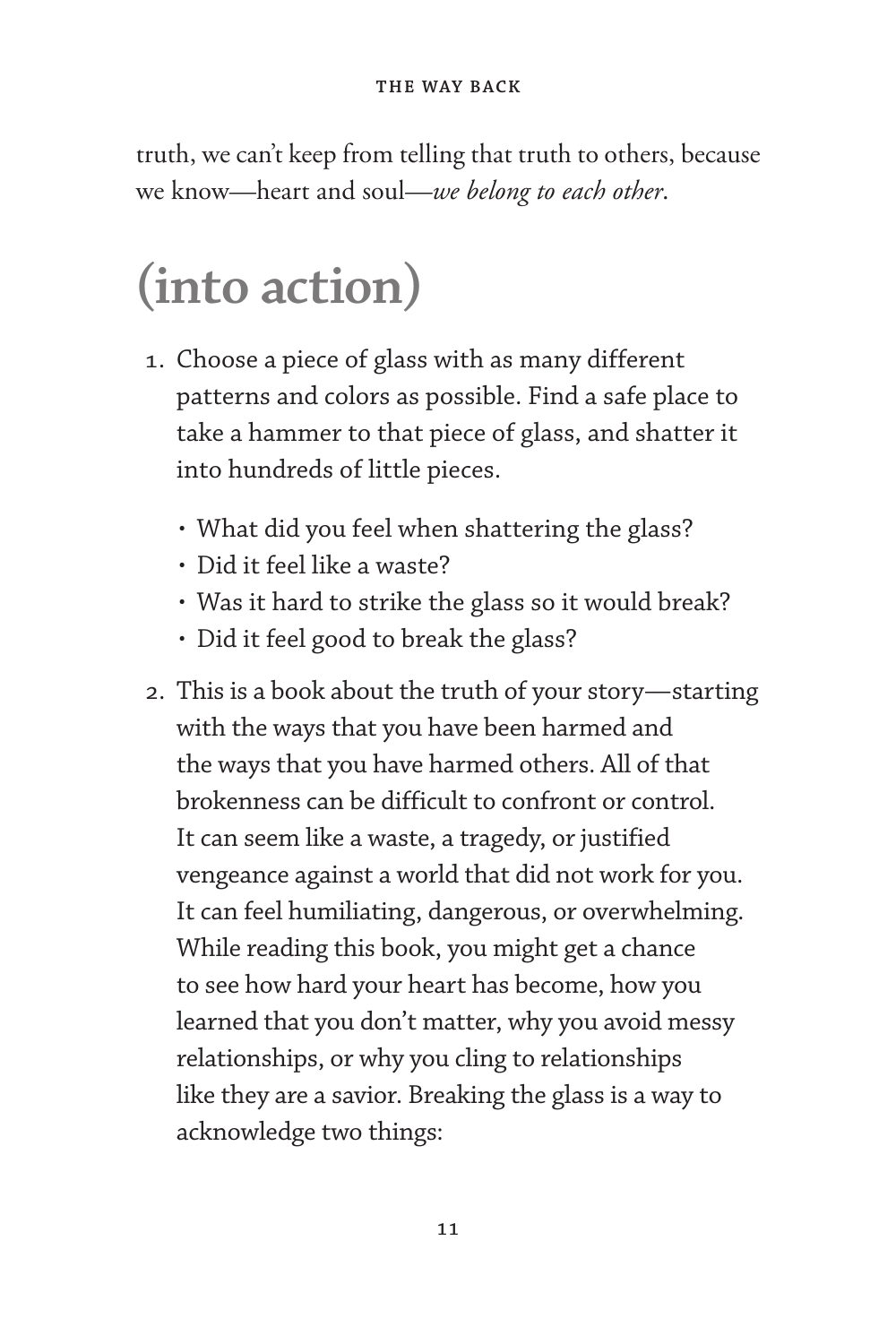- **I am willing to tell the truth, no matter the cost.** Living a hidden life behind a plexiglass shield actually costs more than the price of living in the ruins of your brutally honest brokenness. There may be heartache in the ruins, but the reward of telling the truth is abiding in God, because God is truth. It is only living in the truth that breaks the destructive binds that keep us entangled in just ourselves instead of being interconnected to others. Maybe you've felt distant from yourself, others, and God because you have tried to escape the truth.
- **I am willing to wait for God to do something with all those broken pieces.** Are you willing to live in a story that is still being told, accepting that you can't cover, control, or contain the brokenness?
- 3. Sweep up the dust and broken pieces of glass and put them in a jar. We will come back to this pile of dust and brokenness again and again. Consider this reflection in an Old Testament prophecy: "All go unto one place; all are of the dust, and all turn to dust again" (Ecclesiastes 3:20, kjv).

No one ever told me about the power of these words:

*You are dust, and to dust you shall return.* No one ever told me what a gift it would be to return to the ground of my being, to